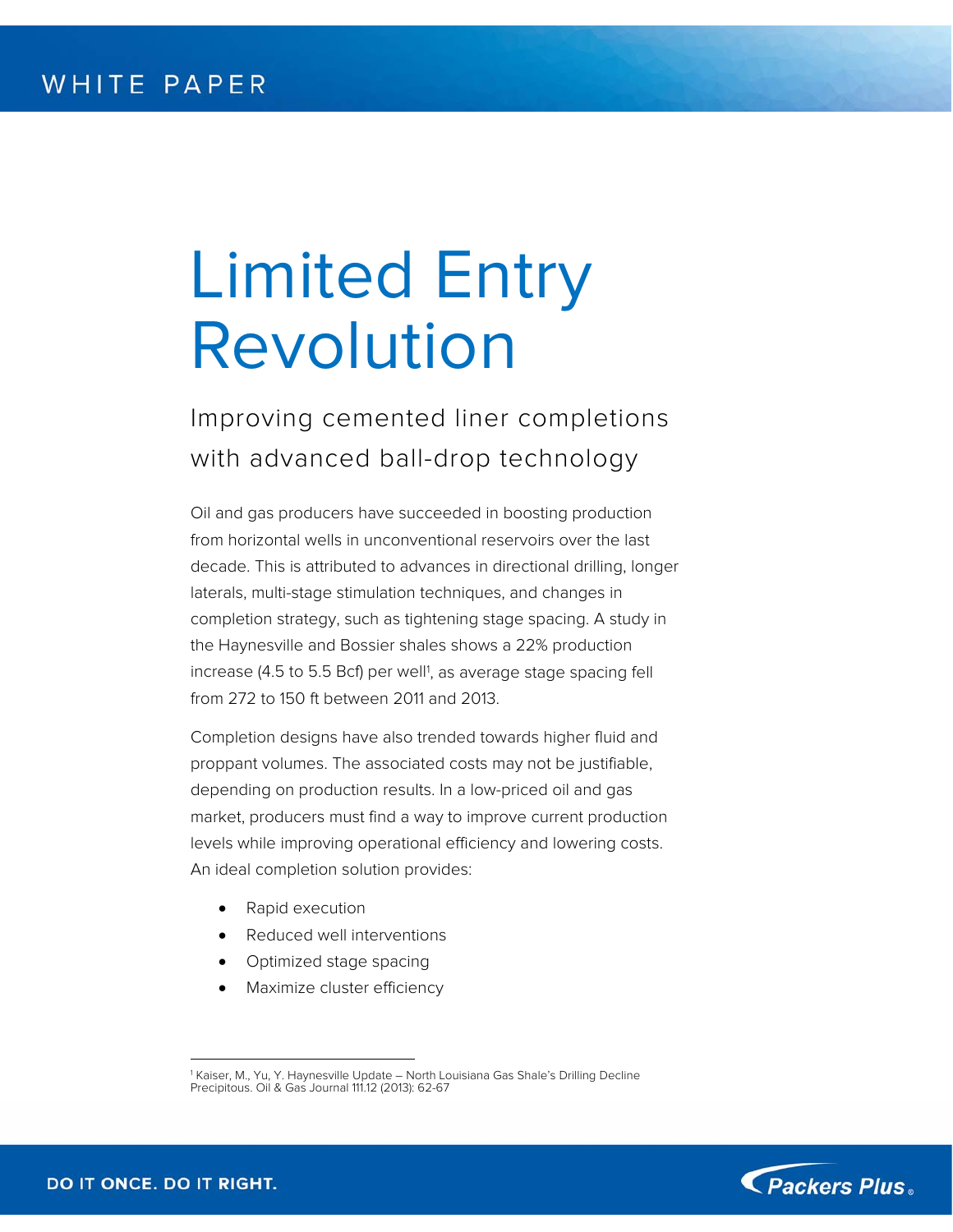# CHALLENGES OF PLUG-AND-PERF LIMITED ENTRY **COMPLETIONS**

### Completion Time

The plug-and-perf method for completing cemented liner wells is mature and proven, having been applied to thousands of wells. While this technique is known for being flexible and simple, it is inherently inefficient, requiring trips in and out of the well for each stage to detonate perforation charges and set bridge plugs. This process also requires more fluid relative to other systems, adding significantly to costs.

### Operational Risk

Tripping in and out of the wellbore adds to non-productive time, and increases the likelihood of encountering problems. Wireline can get stuck in the well if a bridge plug does not release. In the case where perforation charges do not detonate, additional time and safety risks are incurred. In these situations, operators may choose to mill out or abandon the stage.

Unless the toe stage uses a hydraulically opened tool, coil tubing is used for the first stage to convey the perforating charge. In these cases, friction in long laterals makes it difficult to push the bottomhole assembly to sufficient depth to begin treatment. The lower stages of the lateral are effectively lost if the assembly does not reach the toe of the well.

Using the plug-and-perf technique, each interval is overdisplaced by the fluid used to pump the next stage of perforation guns and bridge plugs. As a result, near well conductivity may be lost. Moreover, due to the order of operations, bridge plugs and charges are run into the well together. Plugs cannot be pressure tested between stages because wireline equipment is not rated to withstand high pressures.

#### **Millout**

Coiled tubing operations are required to mill out plugs at the end of traditional plug-and-perf completions, as well as every time that

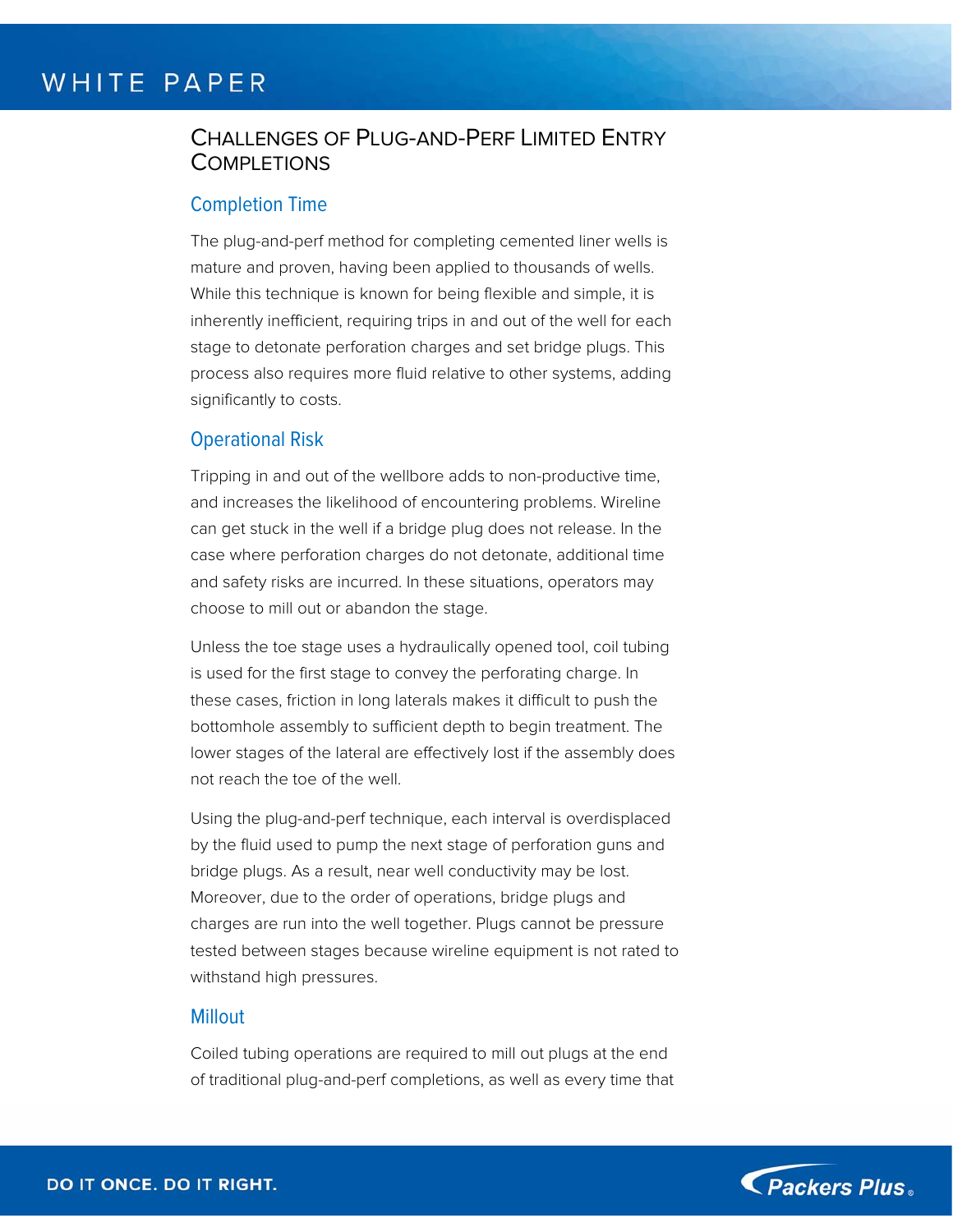a plug unintentionally pre-sets. Moreover, plug conveyance may be possible on long horizontal wells, but plug removal may be difficult. This is particularly an issue for wells with low reservoir pressure2. Low reservoir pressure equates to low annular velocity, which means it is difficult to flow plug parts back to surface and increases the risk of stuck coil.

## Cluster Efficiency

Even distribution in each treatment zone is one of the major technical challenges of limited entry. Studies have shown that on average, only 20% to 30% of perforation clusters contribute significantly to production<sup>3</sup>.

Tracer diagnostics also validate the premise that the initial (heelmost) perforations in a cluster can quickly erode due to the high velocity flow of proppant slurry<sup>4</sup>. As these perforations enlarge, the rest of the stage is not effectively stimulated. This correlates to subsequent production being lower than expected.



**Microseismic interpretation of ineffective plug-and-perf stimulation** 



1

 $2$  Aviles, I., Dardis, M., Jacob, G. "Infinite Plug and Perf  $-$  The Value of a Full Bore

<sup>&</sup>lt;sup>3</sup> Lecampion, B., Desroches, J., Weng, X., Burghardt, J., Brown, J. "Can We Engineer Better Multistage Horizontal Completions? Evidence of the Importance of Near-wellbore Fracture Geometry from Theory, Lab and Field Experiments" SPE 173363 (2015)

<sup>4</sup> Phelan, K., Adefashe, H., Casero, A. "Open Hole Multi-Stage Completion System in Unconventional Plays: Efficiency, Effectiveness and Economic" SPE-164009-MS (2013) http://dx.doi.org/10.2118/164009-MS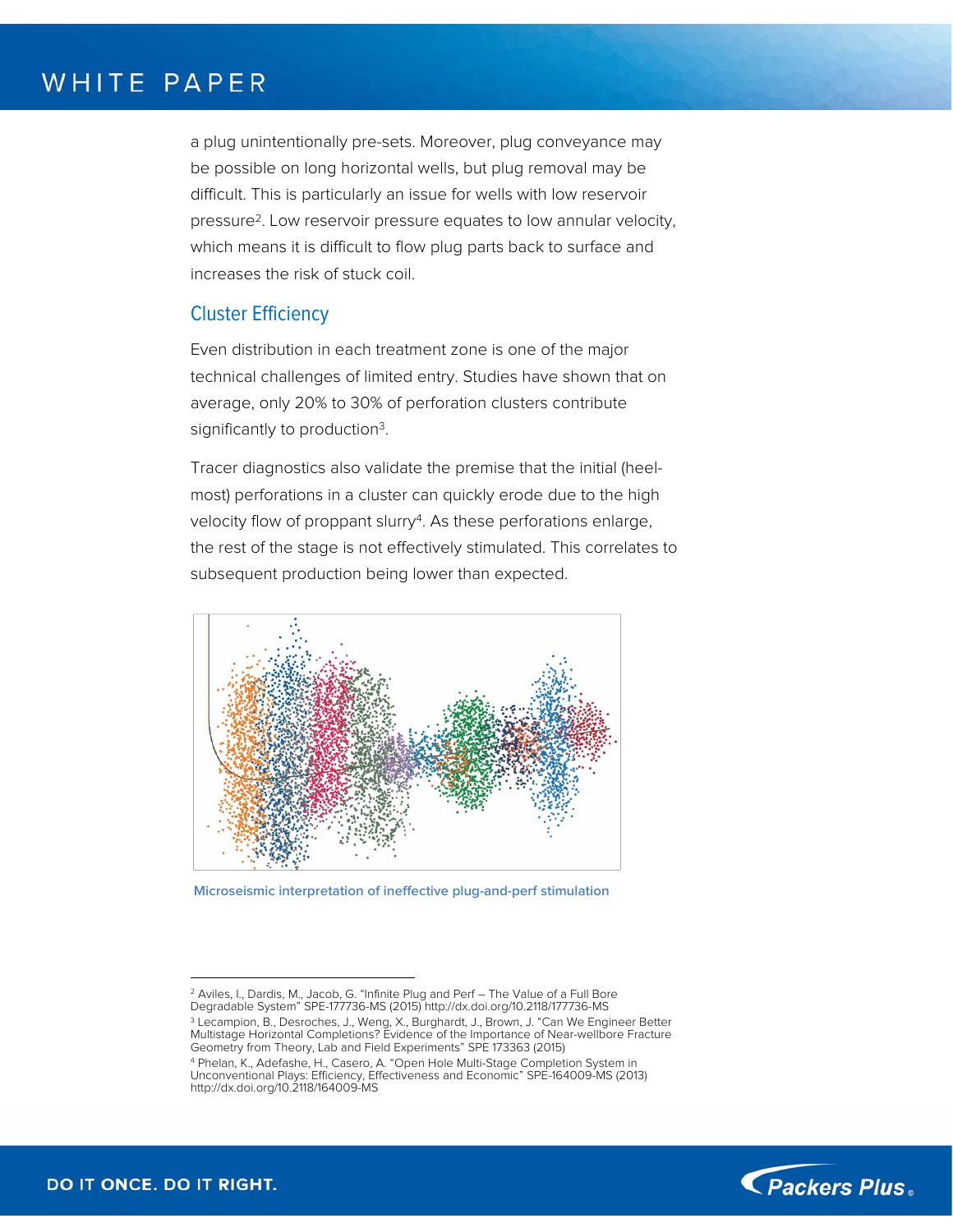# SOLUTIONS FOR EFFICIENT LIMITED ENTRY **COMPLETIONS**

## Completion Program Adjustments

To reduce completion time, stimulation programs can be executed alternately; this is known as zipper fracking. Also, without adding significant cost, workarounds to reduce perforation erosion and improve cluster efficiency could include:

- Lower pump rate
- Use less proppant
- Use less abrasive proppant

A lower pump rate will reduce perforation erosion, but in general does not improve cluster efficiency, because limited entry requires a specific rate for pressure diversion. Furthermore, a lower pump rate impedes the ability to transport sand along the lateral.

Using less proppant reduces the conductivity and effectiveness of stimulation, and less abrasive proppants such as synthetics generally have lower compressive strengths and may not be able to hold fractures open.

These changes result in a less aggressive stimulation program, which may consequently lead to suboptimal fracture geometry, lower fracture conductivity or partial reservoir coverage—all leading to lower production.

#### Degradable Elements

Degradable plugs and balls can be incorporated into a plug-andperf system to reduce or eliminate millout operations. Composite plugs have low pressure ratings and have been known to be pumped down hole during treatment, allowing fluids to be lost to the previous interval. Metal bridge plugs with a dissolvable body have also been used; the slips and rubber still must be milled out.

The technology of dissolvable tools has been steadily becoming more reliable.

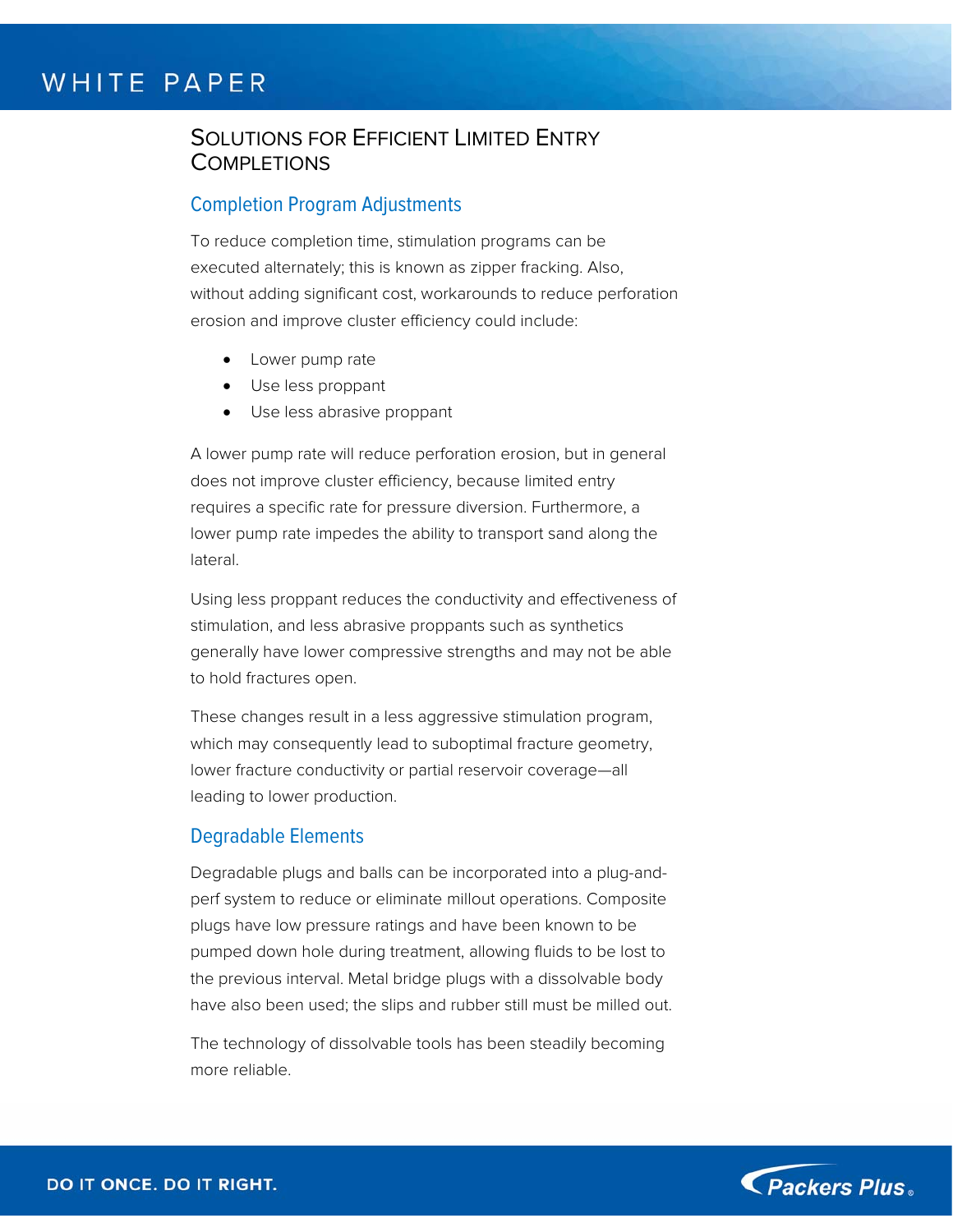## Intrastage Diversion

A relatively new technique using intrastage diversion has had initial success in reducing operational risk and millouts by decreasing or eliminating isolation plugs. Studies show that this has lowered costs while showing equivalent **PLUG** initial production5,6.

Intrastage diversion, more commonly used with plug-and-perf completions, is accomplished by pumping biodegradable fibers, gels, particulates, or frac balls between treatment zones. These materials can hold pressure against previous fractures or casing perforations to allow stimulation of other parts of the wellbore. Despite the initial success, there are some limitations to this method:

- For fibers and particulates, the magnitude of diversion is not known, nor is it known if the diversion is occurring near the wellbore or deep within fractures
- In the case of a gel-type of diverter, nonproductive time is increased between each stage to allow chemicals to set
- After a stage is treated with proppant, the size and shape of casing perforations is unknown – frac balls may not be large enough to seal or hold pressure against these openings





1

<sup>5</sup> Loya, R., Lahman, M. "New Interventionless Fracturing Technique Rescues Stranded Assets" E&P (Sep 2014)

<sup>&</sup>lt;sup>6</sup> Ingram, S., Lahman, M., Persac, S. "Methods Improve Stimulation Efficiency of Perforation<br>Clusters in Completions"; SPE Journal of Petroleum Technology 66.4 (2014); http://dx.doi.org/10.2118/0414-0032-JPT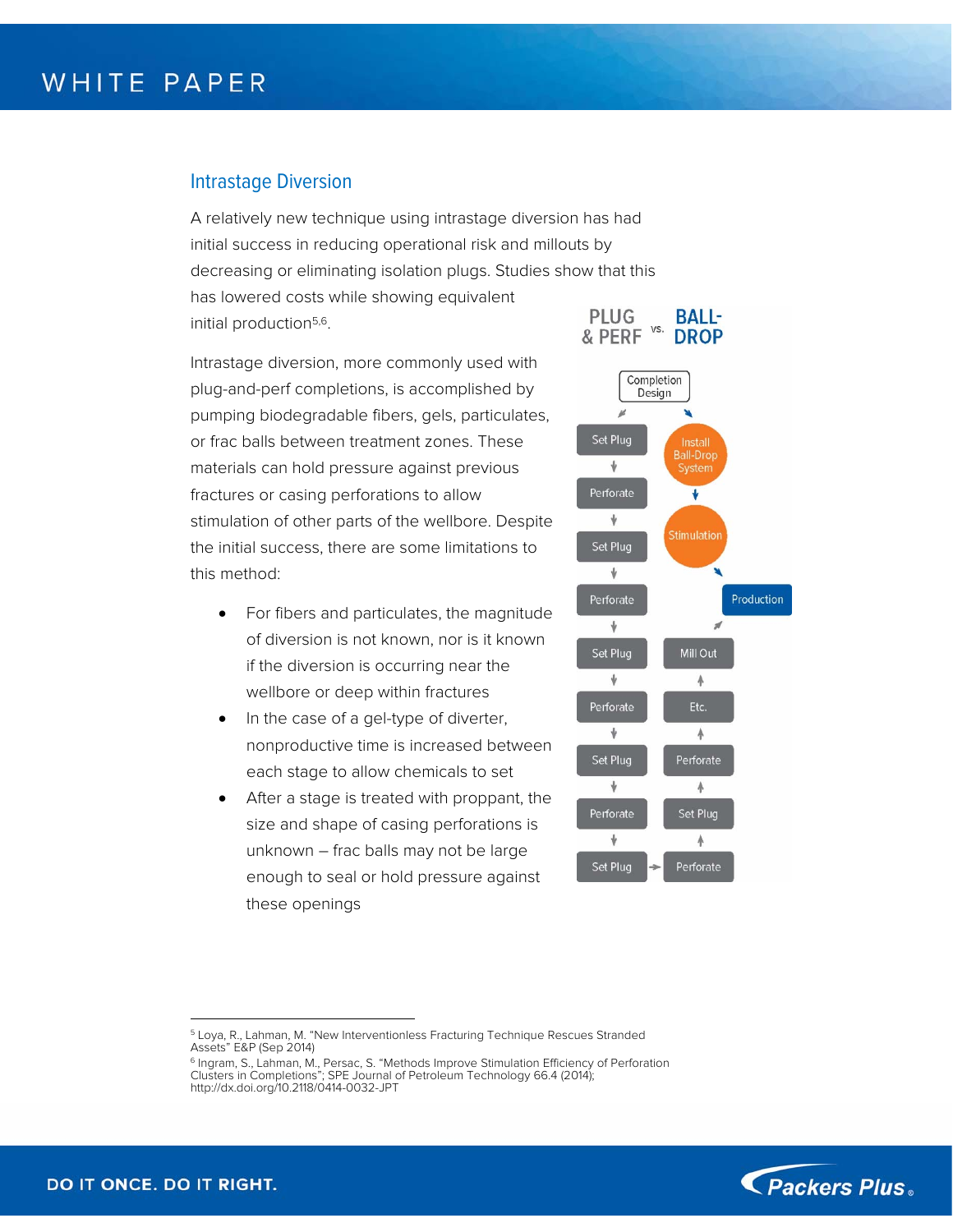## Ball-Drop Completion Systems

Cemented ball-drop completion systems typically require half the stimulation time or less compared to a plug-and-perf completion. An Eagle Ford shale study analyzing plug-and-perf and ball-drop completion efficiency showed completion times of 5 and 1.6 frac days, respectively  $-$  more than 3 times faster<sup>7</sup>.

A separate economic analysis on multi-stage completions shows a similar difference – 2 days (plug-and-perf) versus 15.5 hours (ball $drop$ ) – also 3 times faster, along with a 22% cost reduction<sup>8</sup>.

Current limited entry ball-drop technology typically use tools designed with keys or collets that can be repositioned out of the way, allowing actuation balls to pass through. The disadvantage of this design is that moving parts can be easily fouled by sand, which renders them ineffective. If balls or other parts get stuck, an intervention will be required.

## QuickFRAC Cemented System

Packers Plus QuickFRAC® cemented system with QuickPORT™ IV sleeves is designed to reduce operational risk, completion time and millout for cemented liners, as well as improve cluster efficiency.

The QuickPORT IV sleeve uses patented squeeze technology to enable an actuation ball to pass through multiple ball seats, while maintaining integrity to hold high pressure for effective stimulation. This simplified tool provides the completion time advantages of ball-drop completions, but has approximately 40% fewer

#### **QuickPORT IV Case Study**

A producer in Oklahoma ran the first QuickPORT IV cemented sleeves in the toe of a well in the Mississippian formation. Five sleeves were run as one stage at the toe of the well. After the first stage was stimulated through a hydraulic toe sleeve, the 5 QuickPORT IV sleeves were actuated using one degradable ball and stimulated as per program, reaching a pump rate of 100 bbl per minute. The stage was completed in 2 hours less than a typical plug-and-perf stage. Stimulation of the stage was verified by the ePLUS® Retina™, a real-time downhole monitoring tool.



1

<sup>7</sup> Stegent, N., Wagner, A., Stringer, C., Tompkins, R., Smith, N. "Engineering Approach To Optimize Development Strategy in the Oil Segment of the Eagle Ford Shale: A Case Study"; 2013; SPE-158846-PA; http://dx.doi.org/10.2118/158846-PA

<sup>8</sup> McDaniel, B., Rispler, K. "Horizontal Wells with Multi-Stage Fracs Prove to be Best Economic Completion for Many Low-Perm Reservoirs"; 2009; SPE-125903-MS; http://dx.doi.org/10.2118/125903-MS